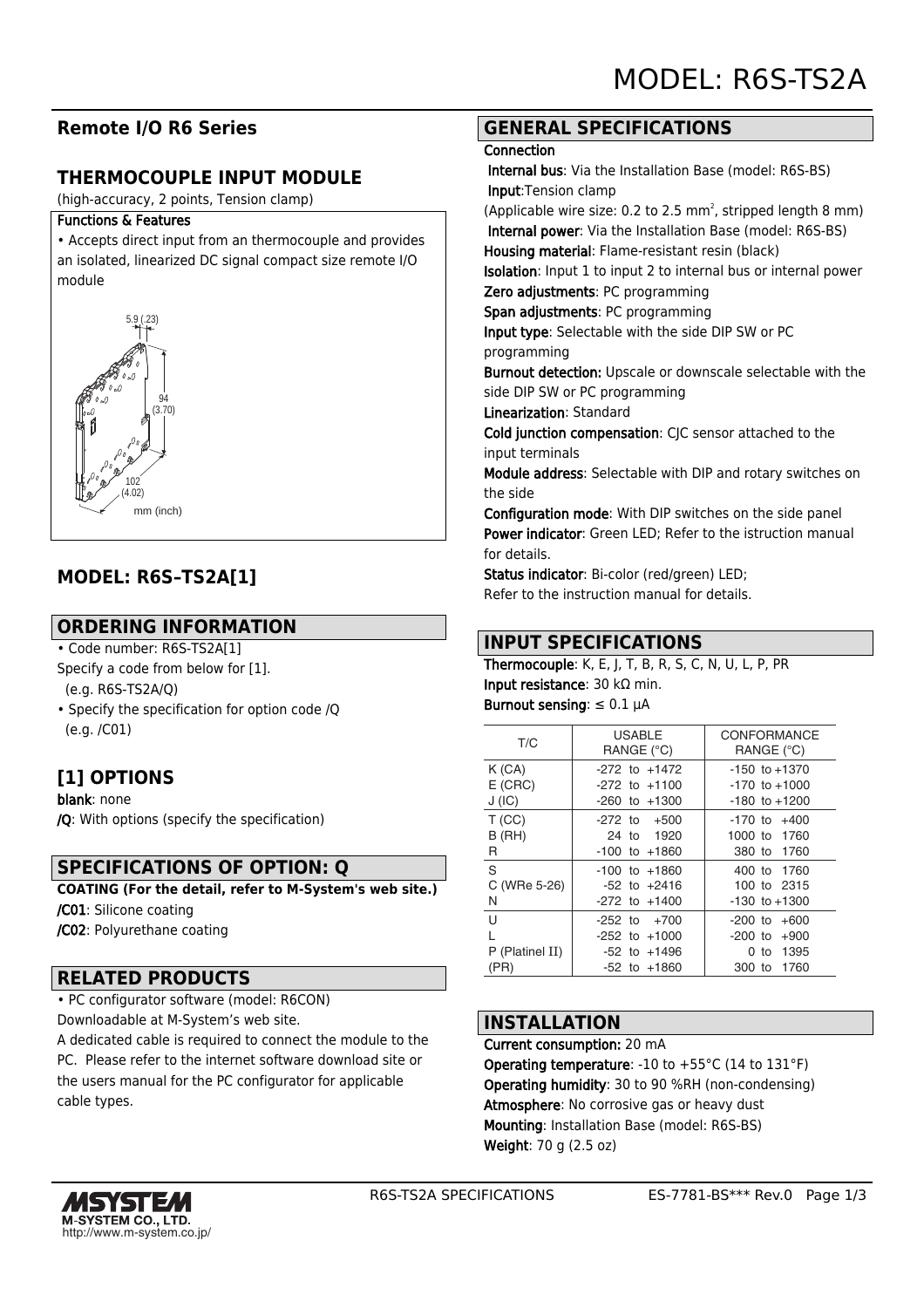### **PERFORMANCE**

Conversion accuracy:  $\pm 0.5^{\circ}$ C ( $\pm 0.9^{\circ}$ F) except  $\pm 1^{\circ}$ C (±1.8°F) for B, R, S, C, PR Conversion rate: 250 msec. / 500 msec.(PC programmable. Factory set to 500 msec.) Converted data range: •Engineering unit value (°C, K) × 10 (integer) •Engineering unit value (°F) Data allocation: 2 Cold junction compensation error: ±1°C max. at 25 ±10°C  $\pm 1.8$ °F max. at 77  $\pm 18$ °F **Temp. coefficient**:  $\pm 0.01$  %/°C ( $\pm 0.006$  %/°F) of max. span **Response time:** Conversion rate  $\times$  2 + 50 msec. or less Line voltage effect:  $\pm 0.1$  % over voltage range Insulation resistance:  $\geq 100$  M $\Omega$  with 500 V DC Dielectric strength: 1500 V AC @ 1 minute (input 1 to input 2 to internal bus or internal power to ground)

### **EXTERNAL VIEW**

**• Front View (cover opened) • Side View**



Refer to the instruction manual for setting procedures.